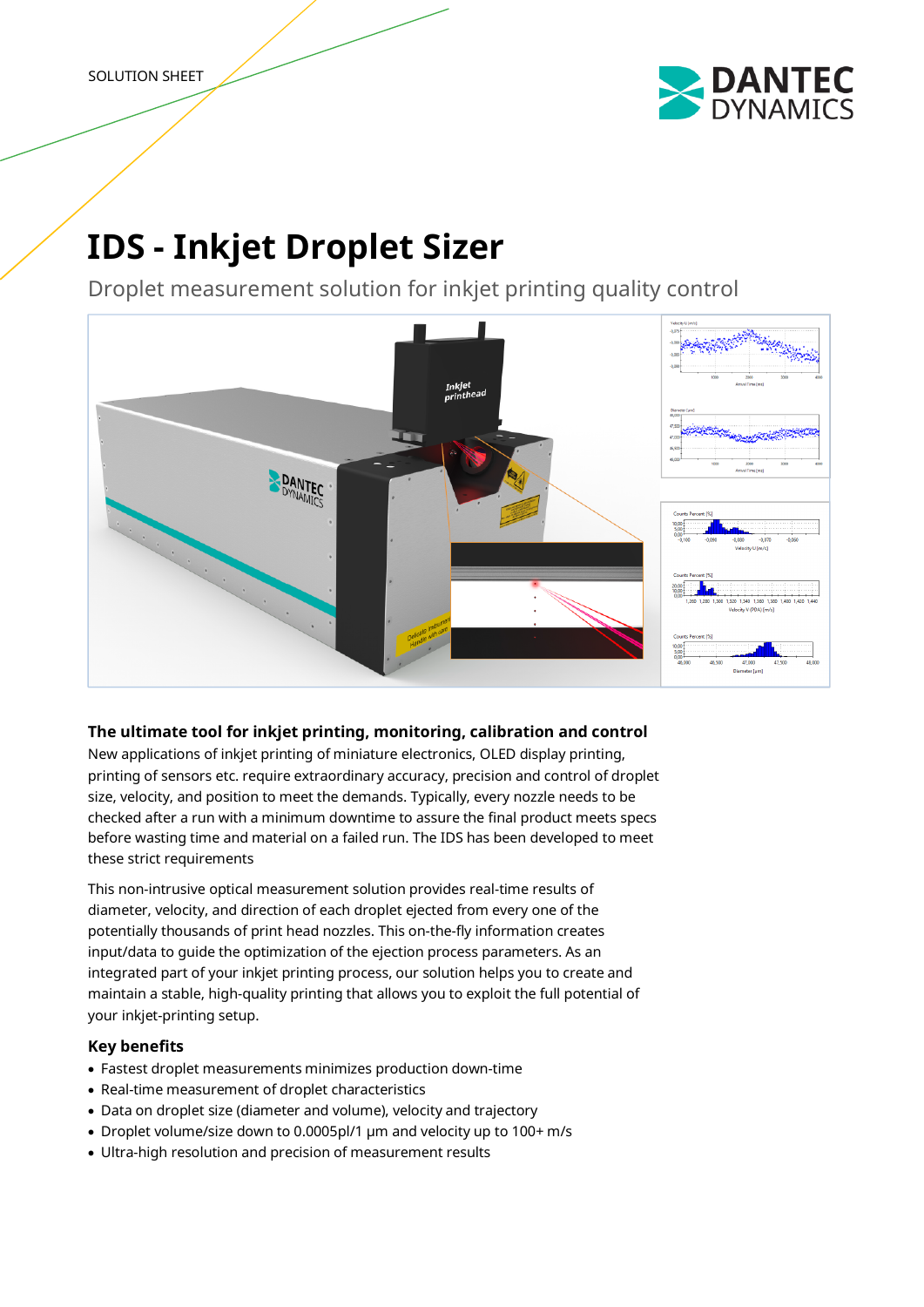### **The solution in brief**

The IDS provides online, real-time information on droplets ejected from the nozzles in modern inkjet printers with the best resolution and accuracy commercially available. The real advantage it is that the solution can be used for effective monitoring, calibration and control of the inkjet-printing process thereby securing a smooth operation of the printing production line and a continuous high printing quality that all together reduces the production scrap volume/value.



*IDS solution: high performance processor, measurement software and IDS unit,* 

#### **Quantitative droplet characteristics measurement**

The measurement system consists of a sealed optical unit allowing rapid measurement of print heads, in combination with a high performance processor and advanced, yet user-friendly measurement software. Signal processing via the high performance processor provides real-time measurements of each single droplet with up to 100,000 droplets per second. The processor and software can be customized to meet the unique requirements of your inkjet printing system platform/software.



*Real-time measurement of droplet characteristics allows quality control of the inkjet printing application* 

The solution provides online, real-time characteristic information as droplets are ejected from the nozzles. The measurement resolution is better than 0.1 µm, making it able to detect the subtle differences from drop to drop during the jetting process. This ultra-high resolution and precision of the IDS in combination with the accuracy and